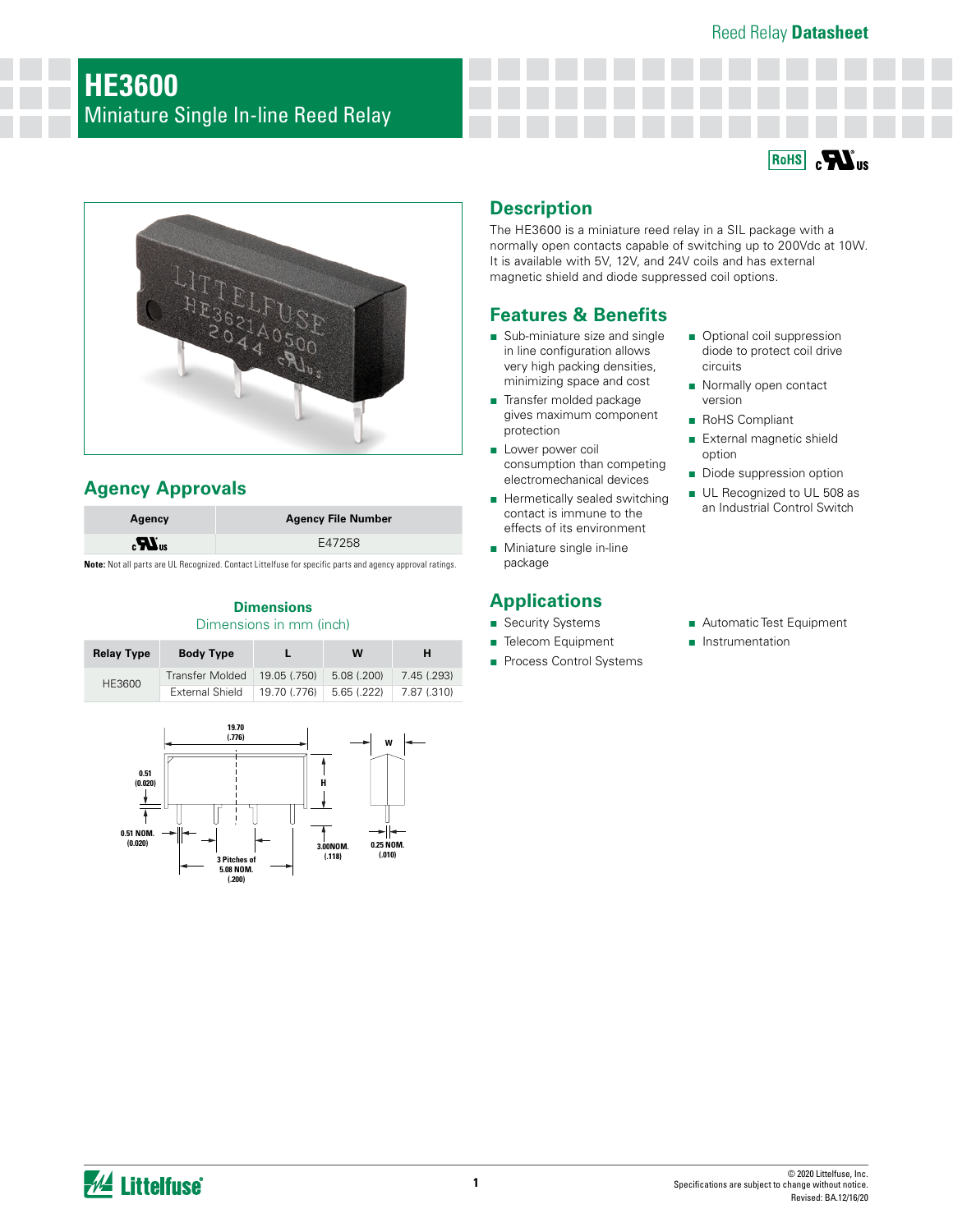| Table 2                                         |  |  |  |  |  |
|-------------------------------------------------|--|--|--|--|--|
| Electrical and Operating Characteristics @ 25°C |  |  |  |  |  |

|                               | <b>Contact Type</b><br>Form A SPST-NO<br><b>Standard</b><br><b>Relay Type</b>                                         |                                                                               |                                               |
|-------------------------------|-----------------------------------------------------------------------------------------------------------------------|-------------------------------------------------------------------------------|-----------------------------------------------|
|                               |                                                                                                                       |                                                                               | <b>HE3621A</b>                                |
|                               | Power, Switching                                                                                                      | Watt - Max.                                                                   | 10                                            |
| Contact Rating <sup>1</sup>   | Voltage, Switching <sup>2</sup>                                                                                       | Vdc - Max.<br>Vac - Max                                                       | 200<br>140                                    |
|                               | Current, Switching <sup>3</sup>                                                                                       | Adc - Max.<br>Aac - Max.                                                      | 0.5<br>0.35                                   |
|                               | Current, Carry                                                                                                        | Adc - Max.                                                                    | 1.2                                           |
| Voltage Hold-off <sup>4</sup> | <b>Across Open Contacts</b><br>Contacts to Coil<br><b>Between Isolated Terminals</b>                                  | Vdc - Min.<br>Vac - Min.<br>Vac - Min.                                        | 250<br>1500<br>1500                           |
| Resistance                    | Contact, Initial<br>Insulation Across Open Contacts<br><b>Insulation Between Isolated Terminals</b>                   | $\Omega$ Max.<br>$\Omega$ Min.<br>O Min.                                      | 0.150<br>$10^{10}$<br>$10^{10}$               |
| Timing                        | Operate Time<br>Release Time                                                                                          | ms - Max.<br>ms - Max.                                                        | 1.0<br>1.0                                    |
| Environmental                 | Temperature, Operating<br>Temperature, Storage <sup>5</sup><br><b>Vibration Resistance</b><br><b>Shock Resistance</b> | $^{\circ}C$<br>$^{\circ}C$<br>G - Max. 10-2000 Hz.<br>G - Max. 11 ms 1/2 sine | $-40$ to $+85$<br>$-40$ to $+105$<br>20<br>50 |

#### **Notes:**

**1.** Contact rating - Product of the switching voltage and current should never exceed the wattage rating. Contact Littelfuse for additional load/lofe information.

**2.** When switching inductive and/or capacitive loads, the effects of transient voltages and/or currents should be considered. Refer to Application Notes AN108A & AN107 for details.<br>**3.** Electrical Load Life Expectancy - C

**5.** Storage Temperature - Long time exposure at elevated temperature may degrade solderability of the leads.

### **Table 3 Coil Characteristics @ 25°C**

| <b>Contact</b><br>Form<br>&<br><b>Type</b> | <b>Electrical</b><br>&<br><b>Operating</b><br><b>Characteristics</b> | <b>Dimensions</b> | Part<br><b>Number</b>                     | <b>Nominal</b><br>Coil<br>Voltage<br>Vdc | Coil<br><b>Resistance</b><br>±10%<br>Ohms | <b>Must</b><br><b>Operate</b><br>Vdc | <b>Must</b><br>Release<br>Vdc | <b>Maximum</b><br>Coil<br><b>Voltage</b><br><b>Vdc</b> | Top View 2.54mm (0.1")<br><b>Grid Dot on Case:</b><br><b>Pin 1 Numbers not</b><br>printed on case. |
|--------------------------------------------|----------------------------------------------------------------------|-------------------|-------------------------------------------|------------------------------------------|-------------------------------------------|--------------------------------------|-------------------------------|--------------------------------------------------------|----------------------------------------------------------------------------------------------------|
| 1A<br>SPST-NO                              | See Table 2                                                          | See Table         | HE3621A0500<br>HE3621A1200<br>HE3621A2400 | 5<br>12<br>24                            | 500<br>1000<br>2150                       | 3.75<br>8.0<br>16.0                  | 0.5<br>1.0<br>2.0             | 14<br>22<br>31                                         | 1. KI 1                                                                                            |